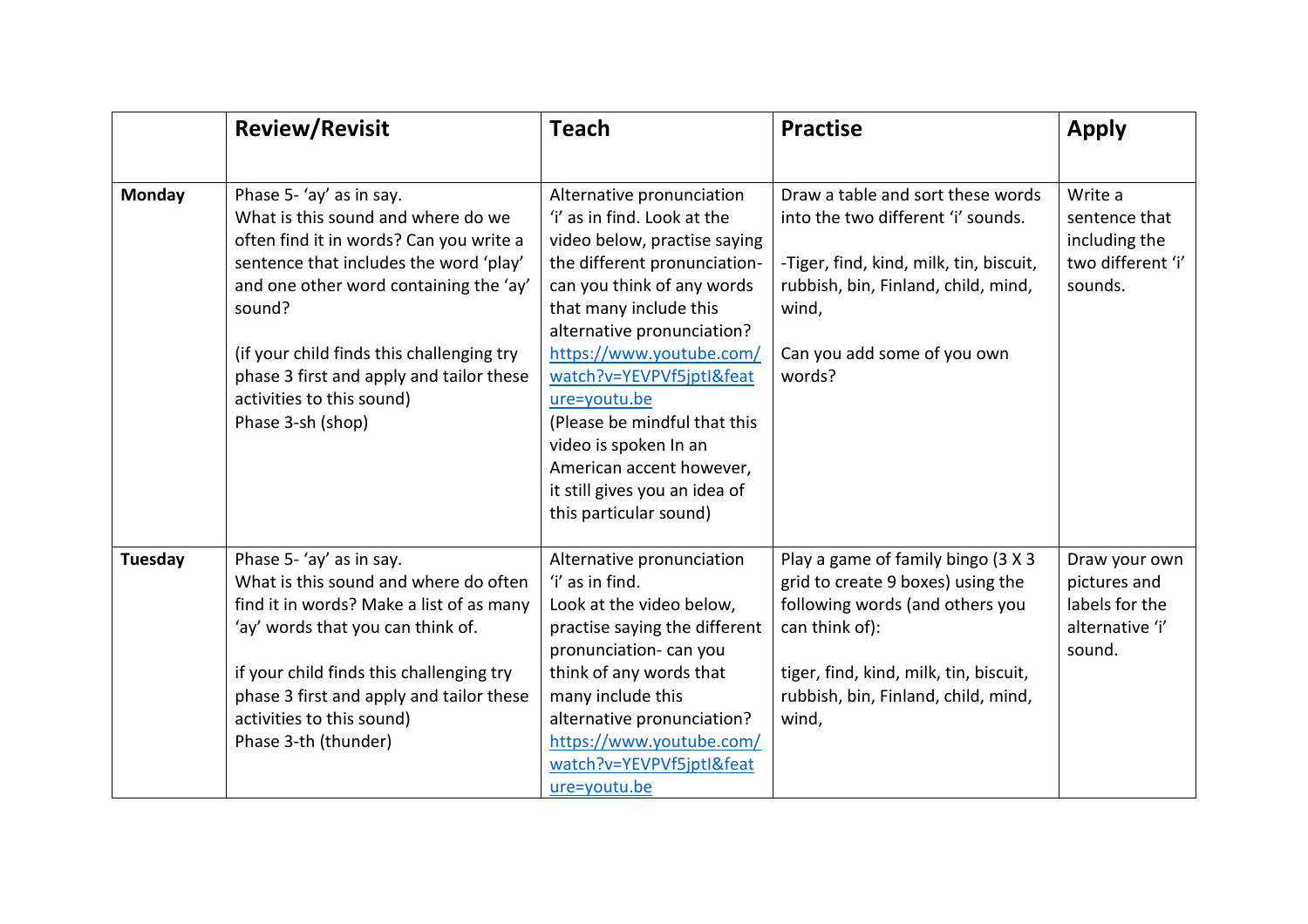|           |                                                                                                                                                                                                                                                                                                                                                  | (Please be mindful that this<br>video is spoken In an<br>American accent however,<br>it still gives you an idea of<br>this particular sound)                                                                                                                         |                                                                                                                                                                                                                                                |                                                                                       |
|-----------|--------------------------------------------------------------------------------------------------------------------------------------------------------------------------------------------------------------------------------------------------------------------------------------------------------------------------------------------------|----------------------------------------------------------------------------------------------------------------------------------------------------------------------------------------------------------------------------------------------------------------------|------------------------------------------------------------------------------------------------------------------------------------------------------------------------------------------------------------------------------------------------|---------------------------------------------------------------------------------------|
| Wednesday | Phase 5- 'oy' as in boy.<br>What is this sound and where do often<br>find it in words? Can you write a<br>sentence that includes the word<br>'enjoy' and one other word containing<br>the 'oy' sound?<br>(if your child finds this challenging try<br>phase 3 first and apply and tailor these<br>activities to this sound)<br>Phase 3-ng (king) | Alternative pronunciation<br>'c' as in city<br>Look at the video below,<br>practise saying the different<br>pronunciation- can you<br>think of any words that<br>many include this<br>alternative pronunciation?<br>https://www.youtube.com/<br>watch?v=IZ87r4TxvO8  | Draw a picture including these<br>items and label them with the<br>words.<br>-circle, city, certificate, dance,<br>bicycle, face                                                                                                               | Write a<br>descriptive<br>sentence<br>underneath<br>you picture.                      |
| Thursday  | Phase 5- 'oy' as in boy.<br>What is this sound and where do often<br>find it in words? Make a list of as many<br>'oy' words that you can think of.<br>if your child finds this challenging try<br>phase 3 first and apply and tailor these<br>activities to this sound)<br>Phase 3-ai (rain)                                                     | Alternative pronunciation<br>'c' as in cent.<br>Look at the video below,<br>practise saying the different<br>pronunciation- can you<br>think of any words that<br>many include this<br>alternative pronunciation?<br>https://www.youtube.com/<br>watch?v=IZ87r4TxvO8 | <b>Phonics Race</b><br>Put each word on a post it<br>note/paper under different objects<br>in the room. See how fast you can<br>find all of the words and read them<br>correctly.<br>-acid, cash, cook, face, Cinderella,<br>circus, icy, mice | Can you write a<br>sentence<br>including as<br>many of these<br>words as<br>possible? |